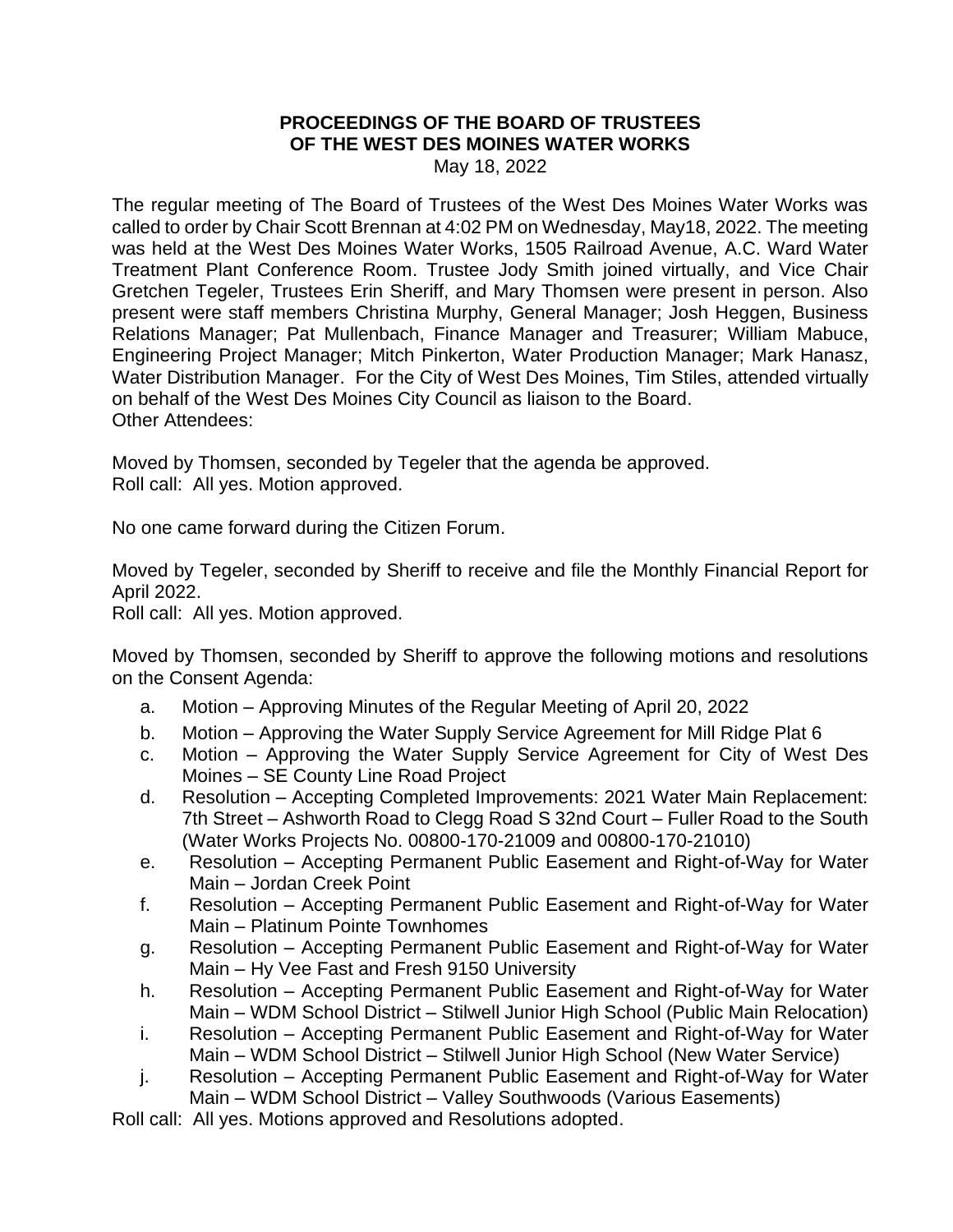Proceedings of The Board of Trustees 2 2 May 18, 2022 of The West Des Moines Water Works

Moved by Tegeler, seconded by Sheriff to concur with the recommendation of the Personal and Compensation committees and approve the motion titled "Ratifying the Transfer of Ernie Mueller to Water Treatment Plant Operator Roll call: All yes. Motion approved.

Moved by Thomsen, seconded by Tegeler to concur with the recommendation of the staff and approve the motion titled "Ratifying the Conflict Waiver/Consent to Limited Joint Representation Agreement with Ahlers and Cooney". Roll call: All yes. Motion approved.

The Chair announced that This is the time and place for a public hearing to consider certain public improvements described in general as the 2022 Pumping Station Pipe Gallery Painting – 39th Street Reservoir – West Des Moines Water Works (Water Works Project No. 00800-170-22023) as found in your meeting packet. No oral objections were offered, and the Secretary reported that no written objections thereto had been filed. Hearing no further comments, the Chair declared the public hearing closed.

Moved by Tegeler, seconded by Thomsen that the resolution titled "Adopting Plans, Specifications, Addenda, Form of Contract & Estimate of Costs" be adopted for 2022 Pumping Station Pipe Gallery Painting – 39th Street Reservoir. Roll call: All yes. Resolution adopted.

Moved by Tegeler, seconded by Thomsen that the resolution titled "Making Award of Contract" for 2022 Pumping Station Pipe Gallery Painting – 39th Street Reservoir. Roll call: All yes. Resolution adopted.

Moved by Thomsen, seconded by Sheriff that the resolutions titled "Ordering Construction of Certain Public Improvements and Fixing the Date, Time and Place for a Public Hearing Thereon and for Taking of Bids Therefore (Bids 2:00 P.M. June 2, 2022; Public Hearing: 4:05 P.M., June 15, 2022" be adopted for 2022 Aerator Painting – A.C. Ward Treatment Plant Roll call: All yes. Resolution adopted.

Moved by Thomsen, seconded by Sheriff to pay the bills in the amount of \$1,284,301.96 including non-construction bills in the amount of \$311,808.81 and construction bills in the amount of \$972,493.15.

Roll call: All yes. Motion approved.

Moved by Sheriff, seconded by Thomsen to receive and file the following items:

a. Project Progress Report **April 12, 2022** b. Water Quality Report **March 2022** c. Check Register March 2022 d. Change Order Report **April 12, 2022** e. Consumer Confidence Report 2021 Report

Roll call: All yes. Motion approved.

The Customer and Community Relations Committee shared that some requests came in regarding going from well water to hooking up to city water. Also shared was that St. Timothy's froze and broke a pipe that used a lot of water in their garden, so the committee recommended using the standard domestic rate for the bill instead of the irrigation rate.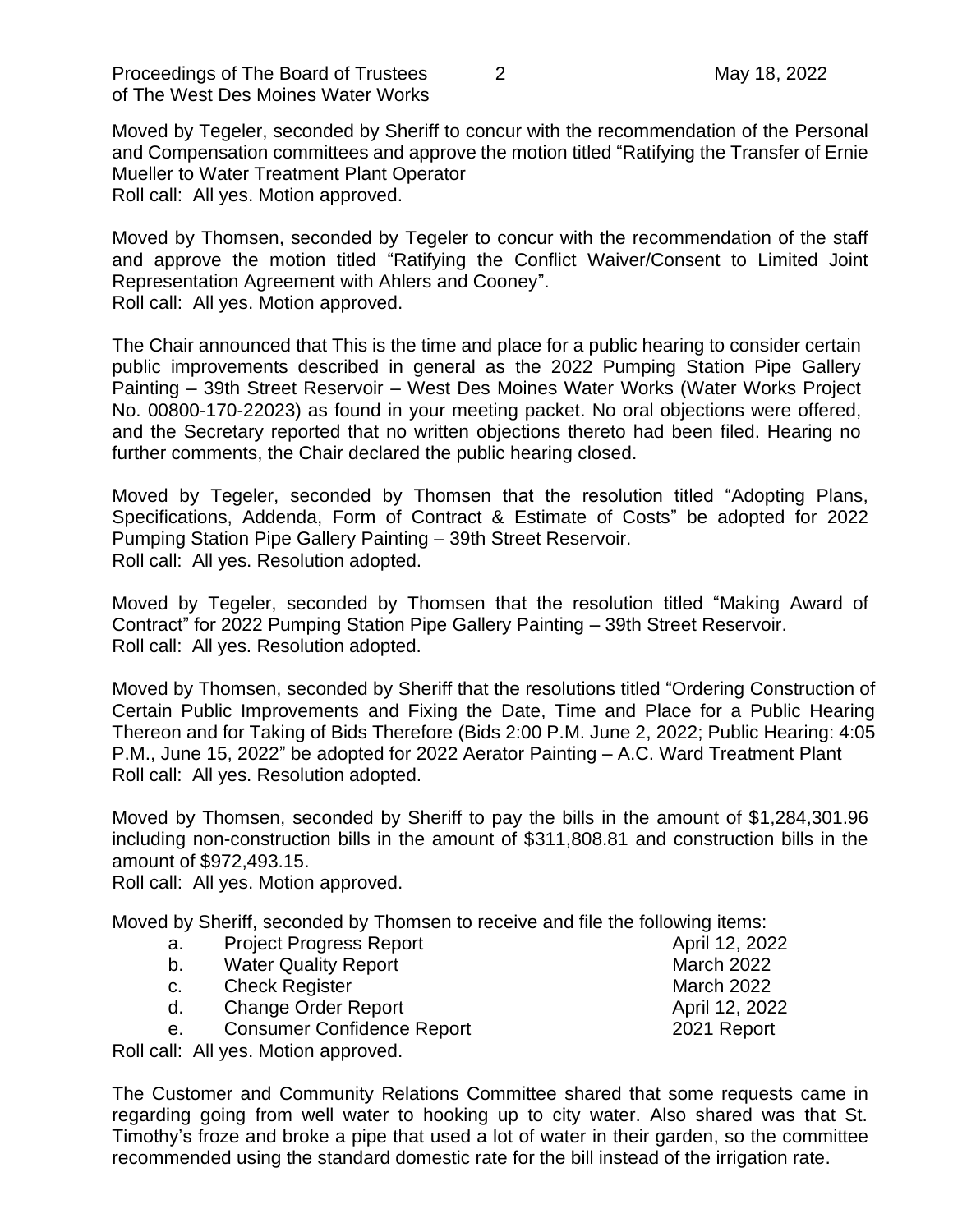The Finance and Audit Committee noted that we won't receive the draft audit as soon as hoped so the June  $1<sup>st</sup>$  goal for review may not be met.

The Operations Committee, The Personnel and Compensation Committee, and The Planning / Regionalization Committee gave no report.

The General Manager (GM) shared that she attended the DSM partnership DC trip. WDMWW was represented also by our board chair who was there on other business but able to support one of the Partnerships priorities which is regional water.

The GM also shared that we are currently working on scheduling a meeting with our attorneys reviewing the 28E document. Additional meetings with DMWW regarding more administrative not legal questions are in the process of being scheduled.

The GM provided the Board an update on the letter sent to the Fox Creek Benefitted Water District and the Fox Creek and Napa Valley HOAs. A meeting is hoped to be scheduled in the next couple of weeks.

The Finance Manager and Treasurer shared that she will be moving some funds to South Story Bank to gain higher interest rate and shared that the check register will now contain more detail on credit card payments since they are starting to get used more.

The Water Production Manager shared that the Stillwell tower is almost done being painted and should be up and running soon.

The Water Distribution Manager stated with the ratification of Ernie that a vacant position will need to be filled and hiring process started.

The Engineering Project Manager gave note that progress is being made on Adams Street tower and shared some photos of the construction.

The Business Relations Manager indicated that the backend of the website has been updated with logins to prompt for phone or email updates.

The AFL-CIO Local 3861 Chapter President had no report.

The Liaison to the City of West Des Moines, City Manager Tim Stiles shared a proposed rate increase for stormwater fees and clarified there is no increase to sewer rates with effective goal of July 1. Reminded that open enrollment of benefits is currently effective, and the City has hired a company to do a dependent audit.